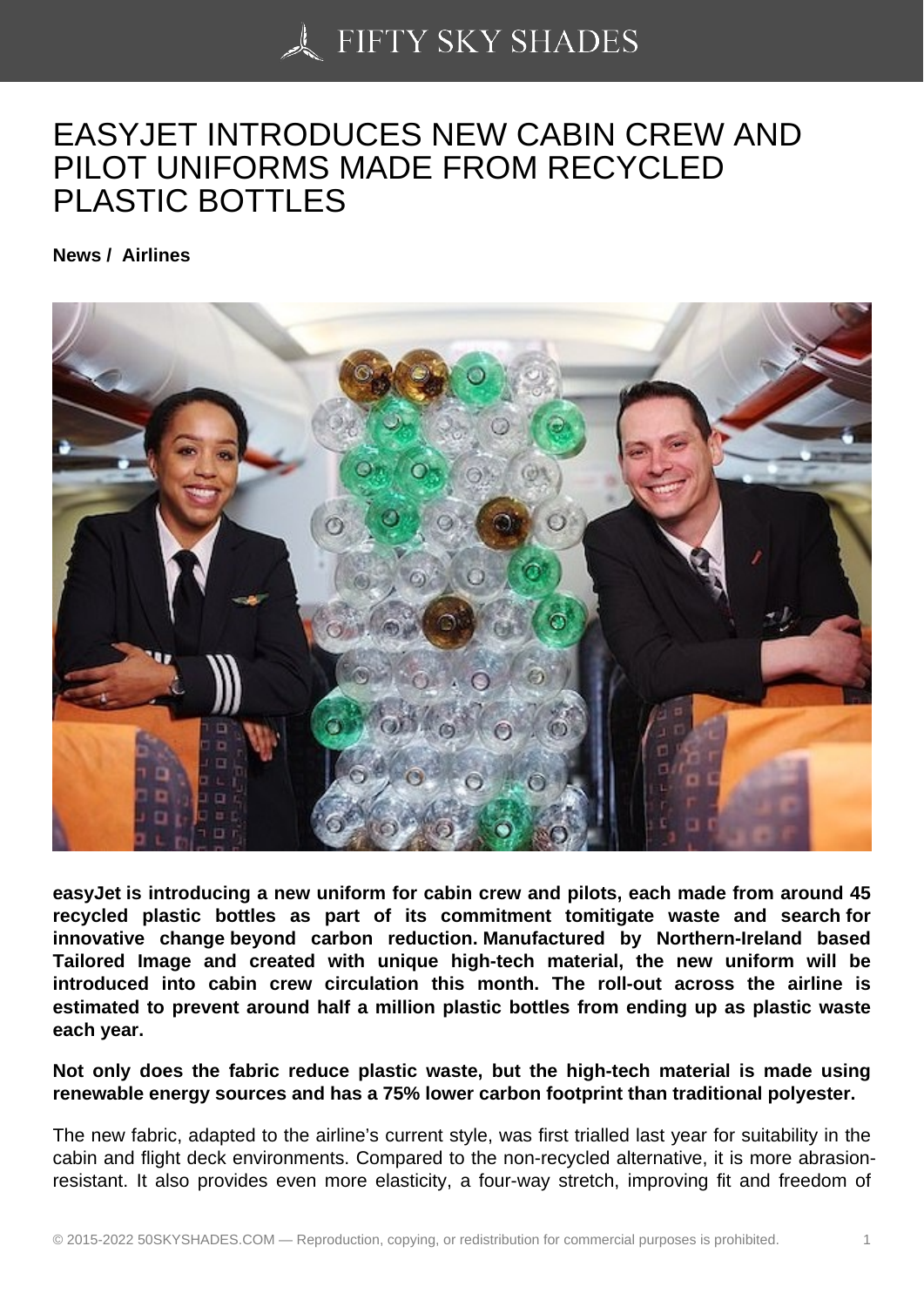movement for enhanced comfort and durability. This development can lead to it being long-lasting for the wearer, reducing the need for more uniform items to be produced in the long term.

Beyond the new fabric, plastic has also been replaced in all clothing-related packaging in favour of recyclable and biodegradable materials: replacing plastic collar strays with recyclable cardboard ones, plastic shirt clips with metal shirt clips, non-recyclable white coated card with recyclable cardboard card and polypropylene outer shirt covers with biodegradable shirt covers.

easyJet has already taken steps to reduce plastic onboard as it continues to reduce the number of single-use plastic items used on its flights. The airline has already replaced many items with more sustainable alternatives, such as introducing a small plant-based bowl as a teabag holder, removing over 27 million individual items of plastic from our inflight retail operation in Financial Year 2020, and has never offered plastic straws. It also offers a 50p discount on hot drinks for customers who bring their reusable cup.

**Tina Milton, Director of Cabin Services at easyJet, commented:** "Climate change is an issue for all of us, and at easyJet, we are looking at all parts of our operation to see where we can reduce carbon emissions and reduce waste. We are excited to be debuting this new pilot and cabin crew uniform made from recycled plastic bottles and to introduce it for our pilots and cabin crew colleagues. We know that sustainability is an important issue for them and also for our customers.

It is a priority for us to continue work on reducing our carbon footprint in the short term, coupled with long-term work to support the development of new technology, including zero-emission planes which aspire to reduce the carbon footprint of aviation radically. We continue to work with innovative technology partners Wright Electric and Airbus. Each of them has set out its ambitious timetables for bringing zero-emission aircraft into commercial service to become a reality.People have a choice in how they travel, and if people choose to fly with us, we want to be one of the best choices they can make."

**Bernard Birt, Managing Director of Tailored Image, said:** "Our role as a bespoke uniform and corporate wear provider is to deliver innovative solutions for our clients, built around comfort and practicality for their wearers. The additional challenge with the easyJet project was to meet their exceptionally high standards in reducing environmental impact.By combining the expertise of our design and garment technology teams, we developed a collaborative approach with a mill that is leading the way in the development of sustainable fabrics. We were excited from the outset to be involved in this project and are delighted that the success of the new EasyJet wardrobe demonstrates the result of our award-winning customer-focused approach and our ability to meet even the most exacting briefs."

From its first flight over 25 years ago, easyJet has been focused on being as carbon efficient as possible to reduce carbon emissions; transitioning its fleet to increasingly more modern, fuel and therefore carbon-efficient planes; flying them in ways that avoid noise and unnecessary use of energy; whilst still flying aircraft full of passengers.

Since 2000 easyJet has reduced the carbon emissions for each kilometre flown by a passenger by over a third. Initiatives have included introducing lightweight carpets, trolleys and seats, singleengine taxiing and removing paper manuals from aircraft.

In 2019, easyJet became the world's first major airline to operate carbon neutral flights across its whole network by offsetting the carbon emissions from the fuel used for all of its flights through schemes accredited by two of the highest verification standards, Gold Standard and the Verified